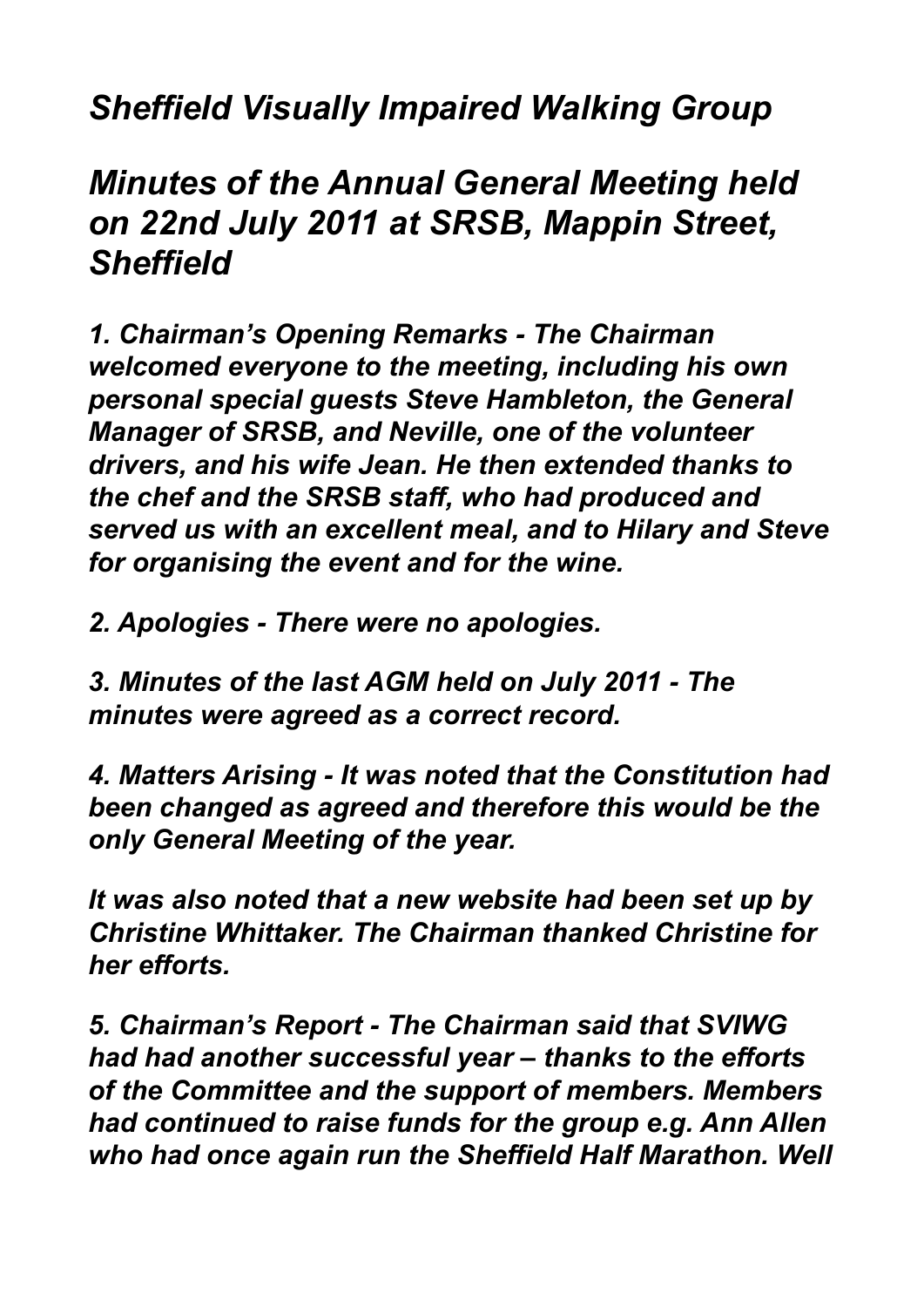*done to Ann and to all those who had helped to raise funds.*

*During the past year we had also done our best to support SRSB who relied so much on fundraising/ donations to provide a second to none service for visually impaired people. Thanks were also due to those who took part in the recent Chatsworth Sponsored Walk which was so successful. SVIWG continues to be most grateful for the support we received from SRSB. Due to the current financial situation in the UK it will continue to be difficult to raise funds for volunteer groups such as ours. We have to be as thrifty as possible. Generally we try to be self-financing. The recent new activity, water sports, was funded by those who took part. Sailing and canoeing proved to be very stimulating and good exercise enjoyed by all. A return trip next year is possible. If anyone is interested they should contact Eric. Also, if anyone has other suggestions for eye catching/ challenging nature fundraising events, please let Eric know.*

*We have recruited number of new members this year. A warm welcome was extended to new visually impaired members Euin Hill, Julie Hart, Ruzhana Nasvilli, Mike Beck, Graham Marshall, Steph Harris, Lee Teesdale Smith and Craig Moss and to new guides Carol Scanlon, June Wright, Jane Rogers, Joanne and Brett Marshall, Graham Taylor, Julie Graham, Gordon Kitching and Mike Mellors. However, it was with great sadness that that we noted the death of Neil Maw and we extended our sympathy to his family for their loss.*

*Finally, Eric made it clear that, although he was prepared to stand again as Chair this year, he intended to resign*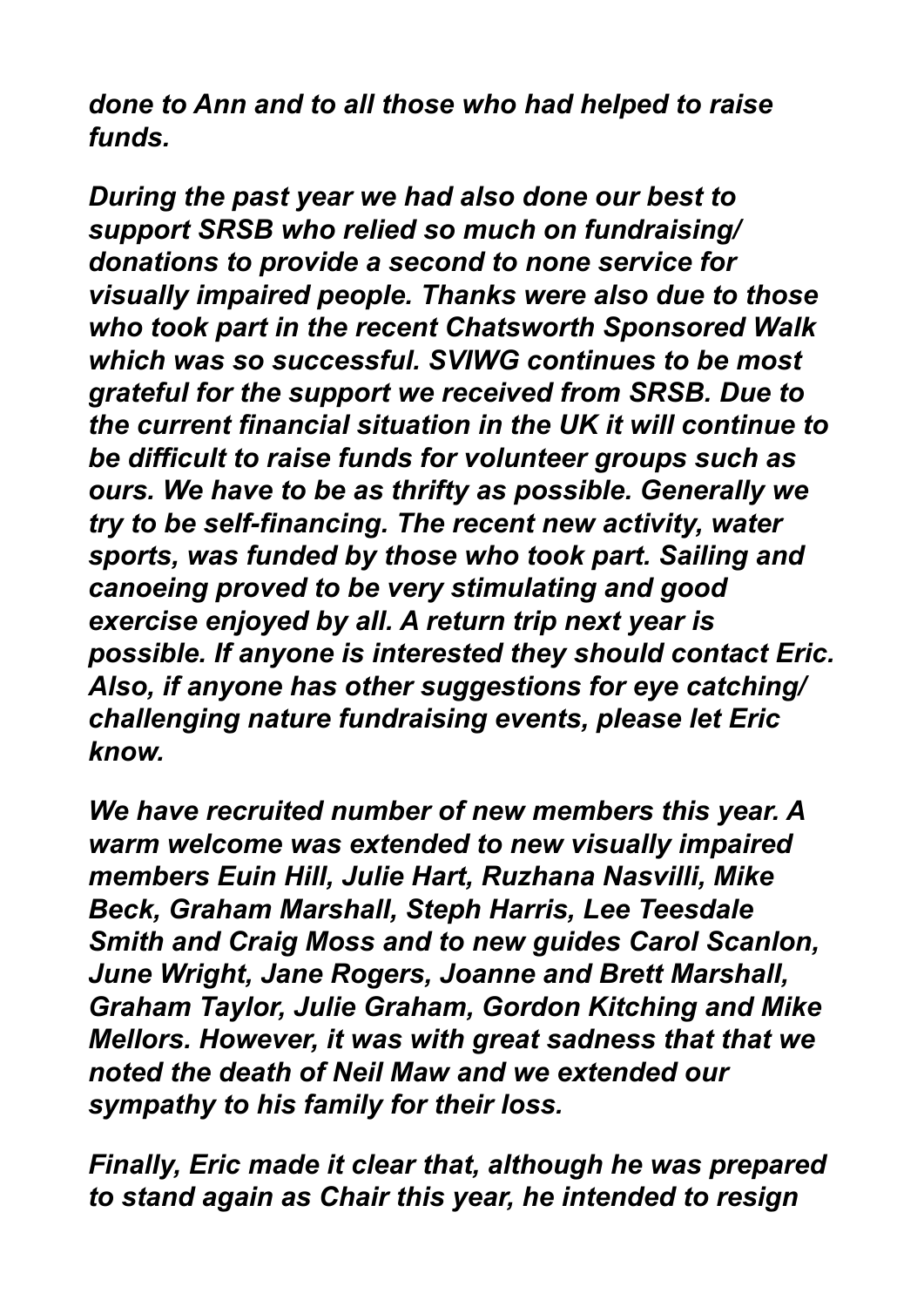*next year. He strongly recommended that a person capable of taking over the chair be elected to the Committee at this meeting, or join the Committee during this year with a view to having an orderly progression to a new Chairman in 2012. This person did not have to be visually impaired. A Special General Meeting could be called at any time to take a vote of members if an applicant came forward later in the year.*

*6. Treasurer's Report - A copy of the Treasure's report was circulated at the meeting. Hilary read the report out to members. The annual income was £5,747.00 and the outgoings £7,189.93. There was a balance in the bank of £4243.65 and cash in hand of £9.08.*

*7. Election of Officers - Officers who had indicated that they were prepared to continue were elected unopposed. The were: Eric Andrews: Chair George Napier: Vice-Chair John Bater: Walks Planner and Co-ordinator Christine Hewitt: Membership Secretary Sue Pearson: Treasurer Hilary Myers: Social Secretary*

*There were no nominations for Secretary to replace Christine Whittaker. This post remains vacant although Christine will continue to do the newsletter and website.*

*It was noted that Mike Burgin had resigned as Special Advisor. Eric thanked Mike for his long and valuable service to the group.*

*Brian Hirst was appointed to the Committee to take Mike's place.*